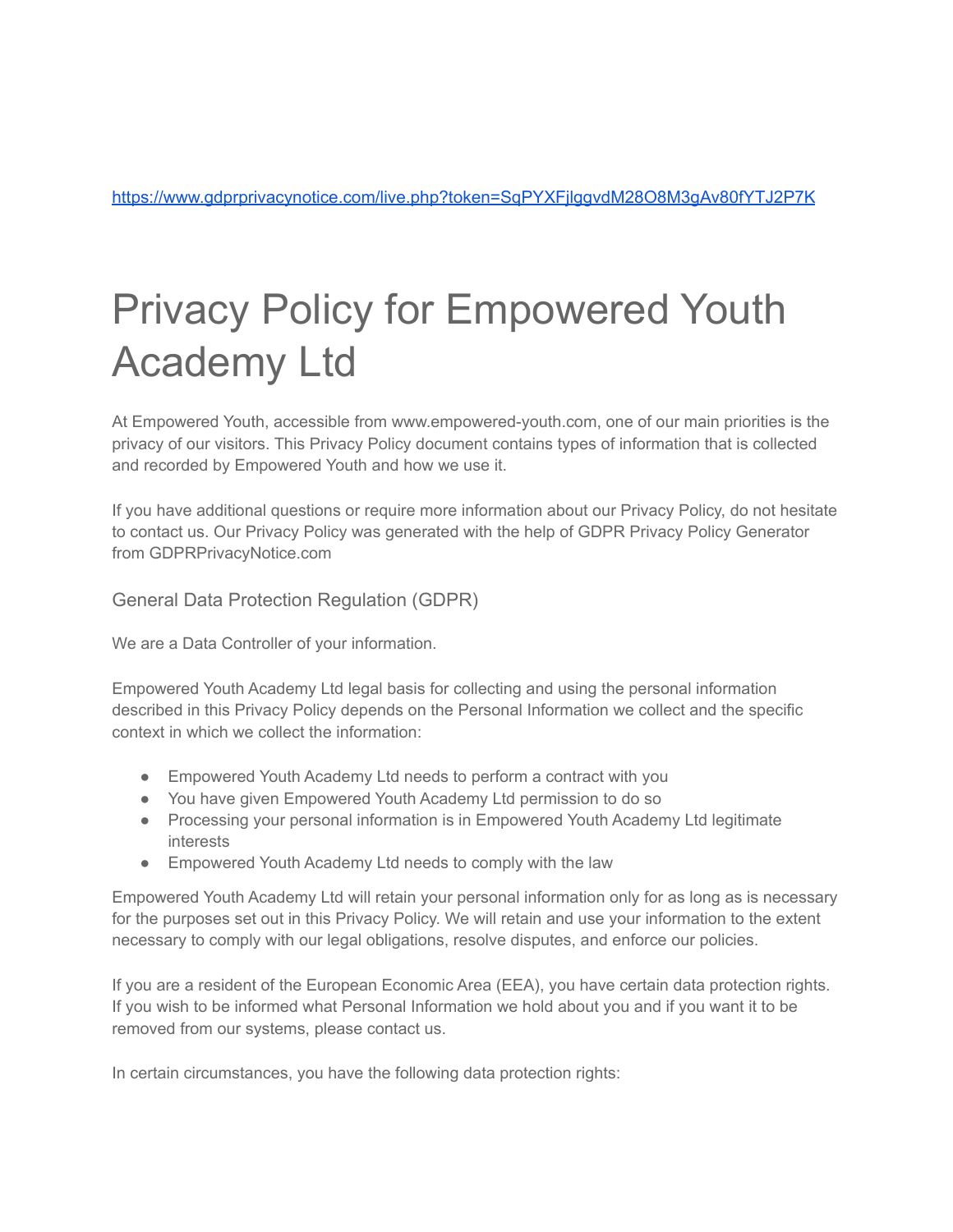- The right to access, update or to delete the information we have on you.
- The right of rectification.
- The right to object.
- The right of restriction.
- The right to data portability
- The right to withdraw consent

#### Log Files

Empowered Youth follows a standard procedure of using log files. These files log visitors when they visit websites. All hosting companies do this and a part of hosting services' analytics. The information collected by log files include internet protocol (IP) addresses, browser type, Internet Service Provider (ISP), date and time stamp, referring/exit pages, and possibly the number of clicks. These are not linked to any information that is personally identifiable. The purpose of the information is for analyzing trends, administering the site, tracking users' movement on the website, and gathering demographic information.

#### Cookies and Web Beacons

Like any other website, Empowered Youth uses 'cookies'. These cookies are used to store information including visitors' preferences, and the pages on the website that the visitor accessed or visited. The information is used to optimize the users' experience by customizing our web page content based on visitors' browser type and/or other information.

For more general information on cookies, please read ["Cookies" article from the Privacy Policy](https://www.generateprivacypolicy.com/#cookies) [Generator](https://www.generateprivacypolicy.com/#cookies).

## Google DoubleClick DART Cookie

Google is one of a third-party vendor on our site. It also uses cookies, known as DART cookies, to serve ads to our site visitors based upon their visit to www.website.com and other sites on the internet. However, visitors may choose to decline the use of DART cookies by visiting the Google ad and content network Privacy Policy at the following URL – <https://policies.google.com/technologies/ads>

## Our Advertising Partners

Some of advertisers on our site may use cookies and web beacons. Our advertising partners are listed below. Each of our advertising partners has their own Privacy Policy for their policies on user data. For easier access, we hyperlinked to their Privacy Policies below.

● Google <https://policies.google.com/technologies/ads>

Privacy Policies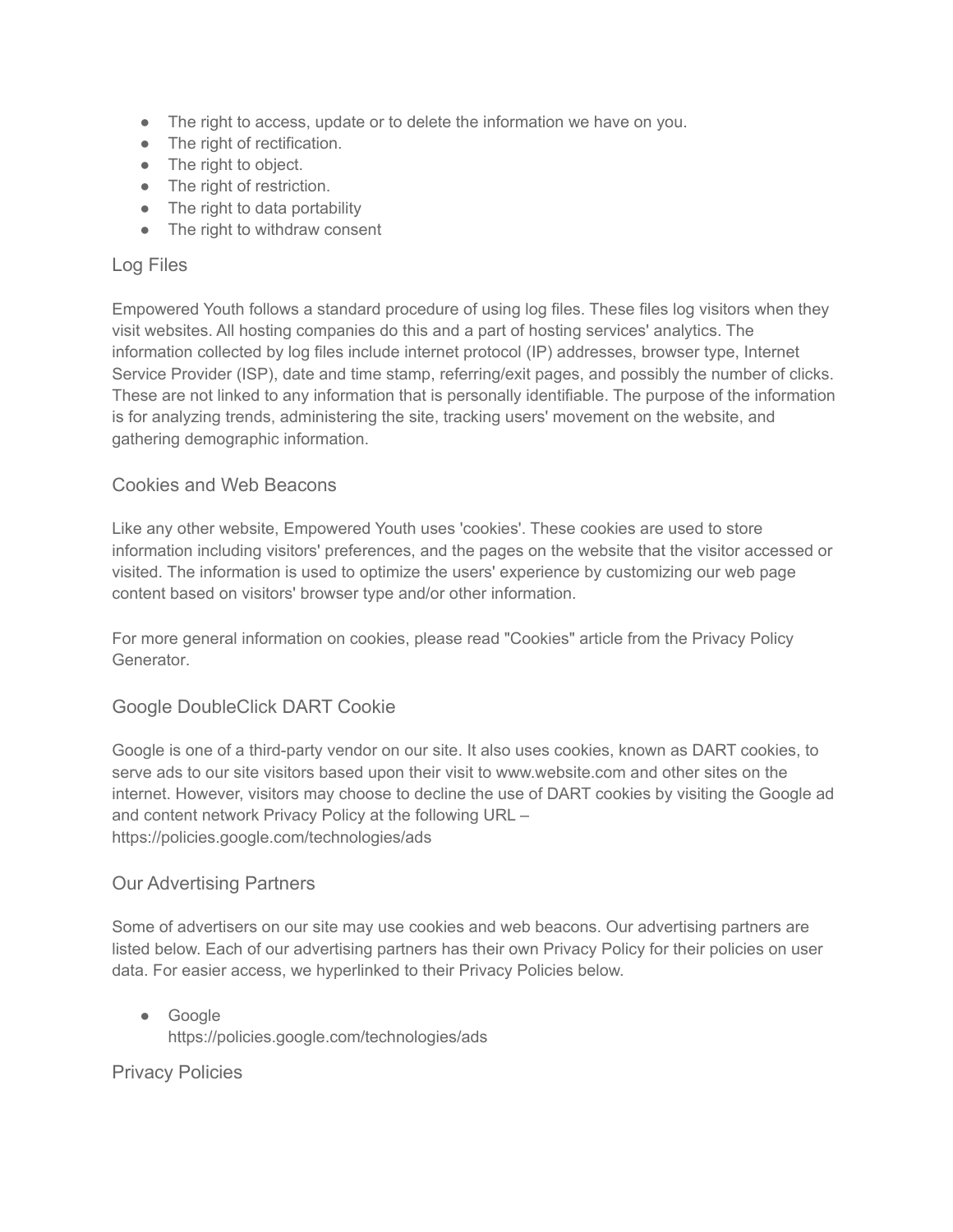You may consult this list to find the Privacy Policy for each of the advertising partners of Empowered Youth.

Third-party ad servers or ad networks uses technologies like cookies, JavaScript, or Web Beacons that are used in their respective advertisements and links that appear on Empowered Youth, which are sent directly to users' browser. They automatically receive your IP address when this occurs. These technologies are used to measure the effectiveness of their advertising campaigns and/or to personalize the advertising content that you see on websites that you visit.

Note that Empowered Youth has no access to or control over these cookies that are used by third-party advertisers.

## Third Party Privacy Policies

Empowered Youth's Privacy Policy does not apply to other advertisers or websites. Thus, we are advising you to consult the respective Privacy Policies of these third-party ad servers for more detailed information. It may include their practices and instructions about how to opt-out of certain options.

You can choose to disable cookies through your individual browser options. To know more detailed information about cookie management with specific web browsers, it can be found at the browsers' respective websites.

## Children's Information

Another part of our priority is adding protection for children while using the internet. We encourage parents and guardians to observe, participate in, and/or monitor and guide their online activity.

Empowered Youth does not knowingly collect any Personal Identifiable Information from children under the age of 13. If you think that your child provided this kind of information on our website, we strongly encourage you to contact us immediately and we will do our best efforts to promptly remove such information from our records.

## Online Privacy Policy Only

Our Privacy Policy applies only to our online activities and is valid for visitors to our website with regards to the information that they shared and/or collect in Empowered Youth. This policy is not applicable to any information collected offline or via channels other than this website.

## **Consent**

By using our website, you hereby consent to our Privacy Policy and agree to its terms.

However if you are still looking for more information then you can contact us through one of our preferred contact methods: